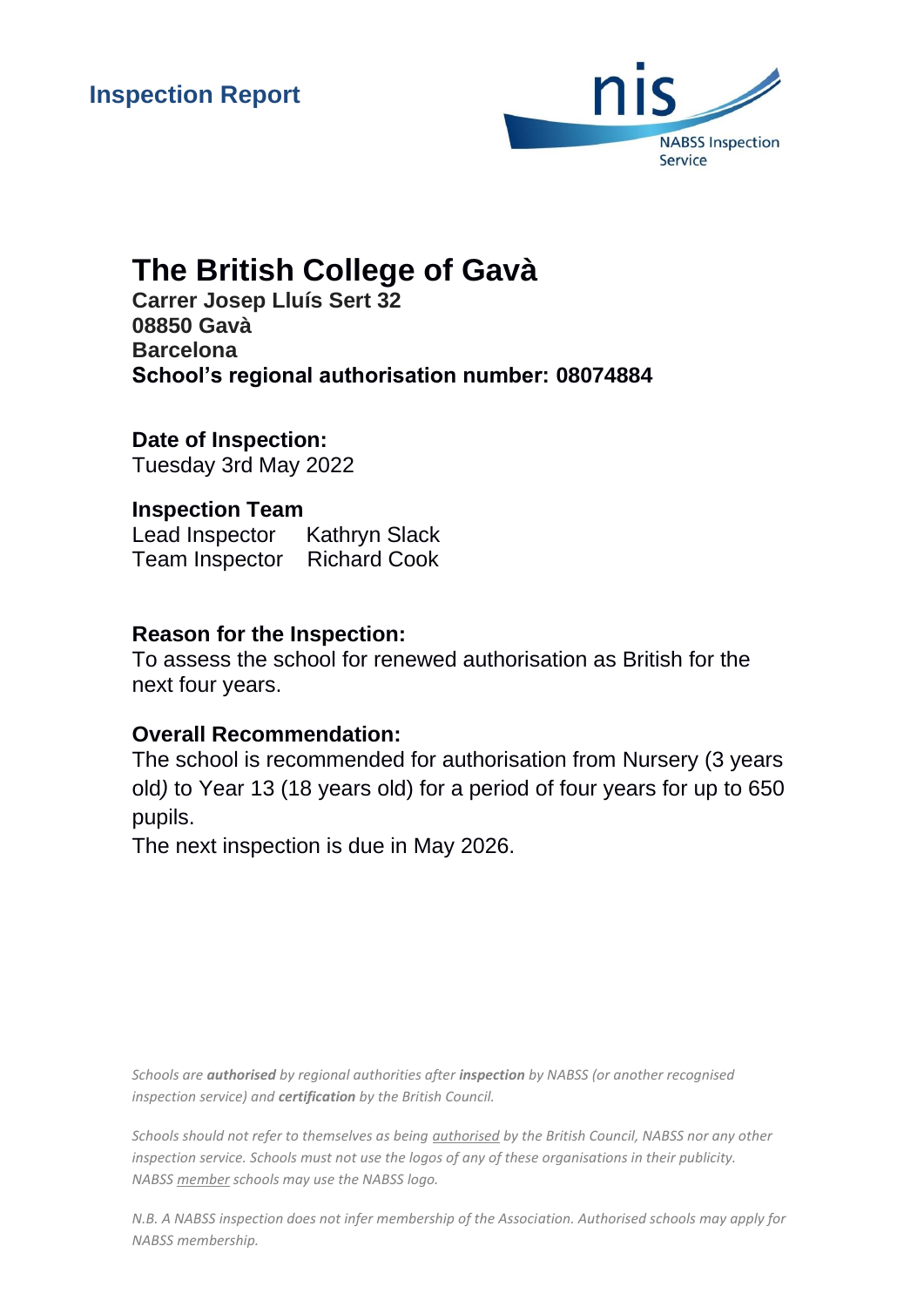The British College of Gavà was founded in 2015 and is located in Gavà, to the south of Barcelona. It is privately owned and forms part of the Excellence in Education group. The school admits pupils from nursery age to Year 13. There are currently 408 on roll, roughly half of whom are Spanish. The rest is made up of diverse nationalities, including British, Russian, Ukrainian and Dutch. The school is growing.

The purpose of the inspection is to assess the school for continued authorisation as British and to bring into line the timing of future inspections of the Sixth Form with the rest of the school.

#### **Accommodation and Resources:**

The school provides accommodation and resources suitable for the delivery of the British Curriculum.

The classrooms are adequate in size, suitably lit and furnished for each age group.

All classrooms are equipped with large interactive screens and teachers make excellent use of these as a teaching tool. There is good use of display in the Foundation Stage and primary classes to enhance learning and provide an attractive environment. There is some effective use of displays in the secondary classrooms. An attractive art exhibition is set up in one area of the corridor.

Specialist facilities are excellent. A new auditorium is used for assemblies, music performances, theatre productions and parent meetings. A fully equipped gymnasium is used by pupils aged 16 or over. There is a large sports hall for general use. The large music and drama room is complemented by smaller music rooms for individual lessons. There is a large art room, three laboratories and two preparation rooms. Storage is appropriate for equipment and chemicals. The school has an information and communications technology (ICT) suite and a primary and secondary library. The Sixth Form has a common room and a space for support classes. All these facilities are very well resourced and are prepared to enhance enjoyment of learning.

Food is prepared on site and pupils eat in a large dining room. Sixth Form pupils may eat at the picnic tables outside.

Toilet facilities are adequate, including some with disabled access, and two lifts to all floors.

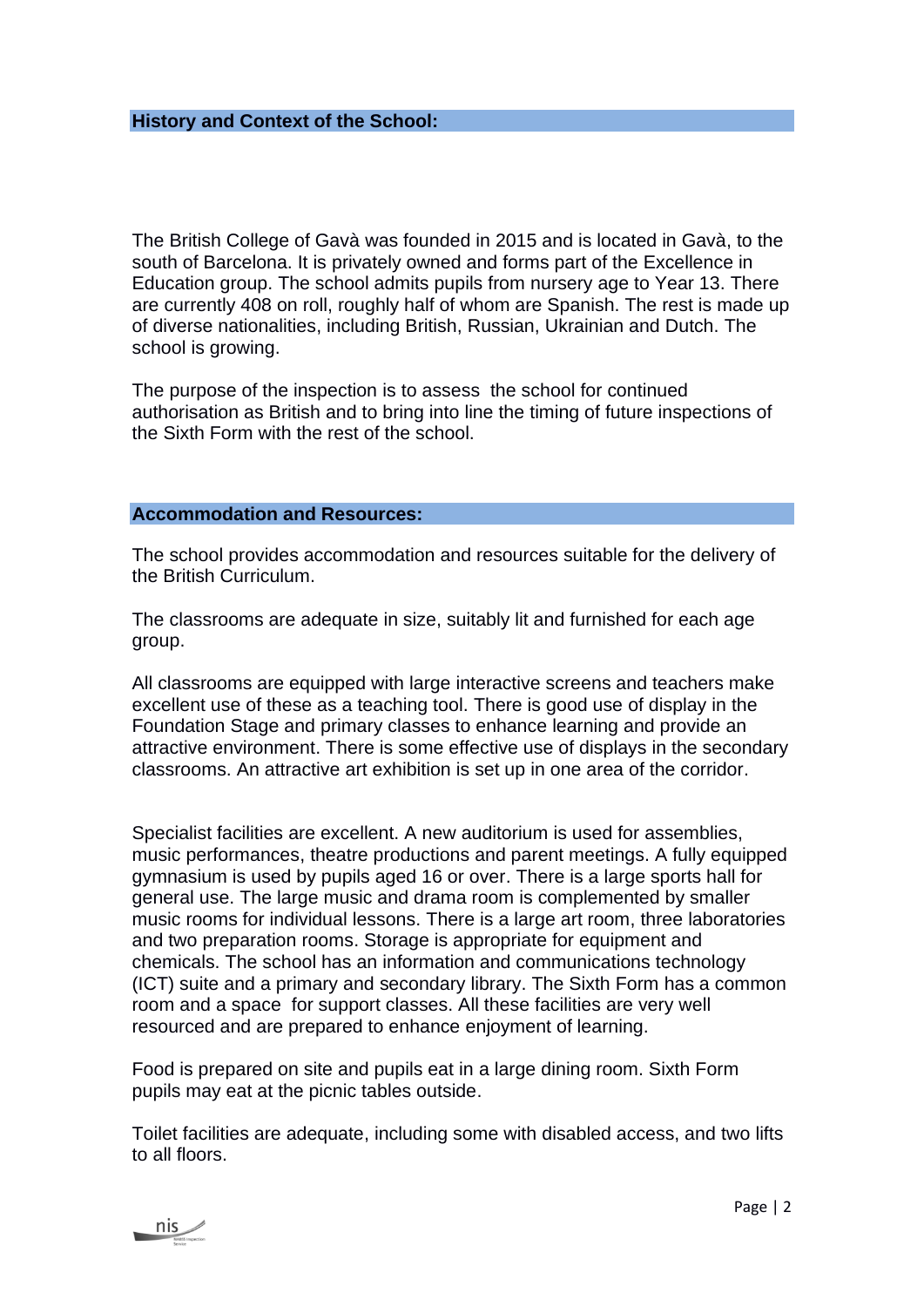Pupils in Year 7 and Year 10 are issued with laptop computers. The Sixth Form use their own devices. There are plans to issue pupils in Years 7 to 11 with laptops next year. A class set of laptop computers is also available.

The school grounds are attractive and spacious. There is an artificial grass football pitch, basketball court and general play areas. A wooded area is used as a forest school for environmental studies. The Early Years and Foundation Stage children have direct access to suitable outdoor areas from their classrooms.

Off site visits to the local area, including the nearby beach of Gavà are used to enhance learning. There are also regular overnight trips arranged, both in Spain and abroad.

The school premises are clean and well maintained. Some outdoor spaces need the floor levelled to avoid trip hazards.

#### **Health, Safety and Welfare:**

The school accommodation is safe.

The school has an evacuation policy and has carried out fire drills this year. Evacuation procedures are displayed in all rooms.

Pupils in need of first aid go to the reception area and staff who are suitably qualified first aiders are called. Pupils can be taken to the infirmary.

There are appropriate policies in place regarding anti-bullying, accident procedures and the safeguarding of children. Pupils are familiar with who they should talk to if they have concerns about bullying or other matters.

All staff have the appropriate police checks to ensure their suitability for working with children.

The entrance to the site is controlled well. Visitors sign in at reception and wear visitor passes. The staff supervise children as they enter the school and use this opportunity to make contact with parents.

Pupils are suitably supervised at break times.

### **The Curriculum:**

The school provides a broad range of worthwhile opportunities which meet the interests, aptitudes and particular needs of most pupils.

The curriculum is essentially British, and the requirements of the National Curriculum are being satisfied. There is adequate time provided for British and

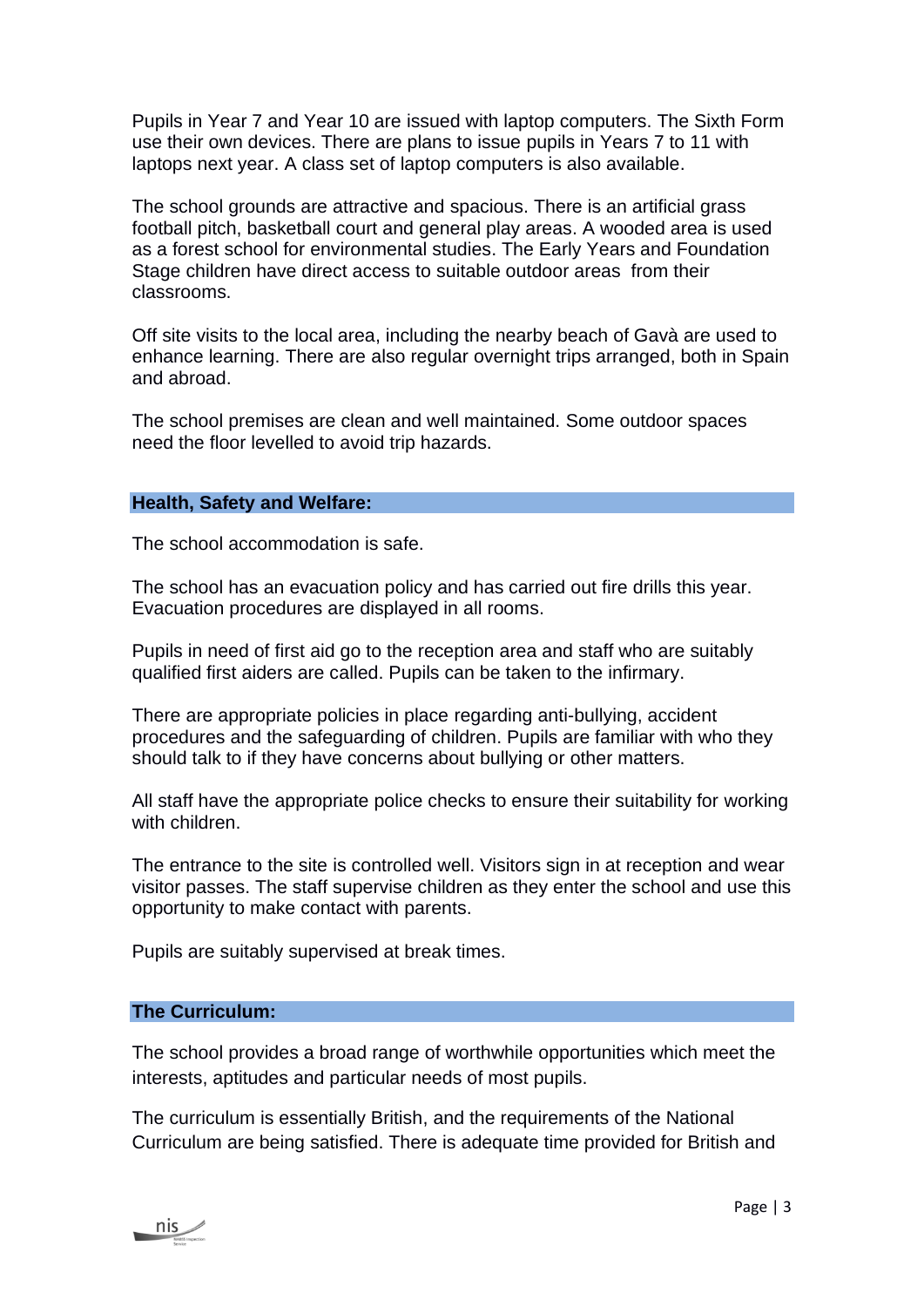Spanish subjects. The Early Years Foundation Stage activities are appropriate and based on the seven areas of learning.

The principal language of instruction is English, but is not consistently used between pupils in some classes.

Pupils with special educational needs are supported by the class teacher and assistants, in the first instance. Further support is provided by two special educational needs coordinators and a Russian speaking support teacher. The learning support room provides an appropriate environment for small group intervention work.

There are suitable IGCSEs on offer and a good range of option subjects are available. A small range of A levels, appropriate to the size of the cohort are offered in Year 13. From now on Year 12 and subsequent year groups study for the International Baccalaureate Diploma Programme (IBDP). The school is in the final stages of authorisation to introduce the IB Career Related Programme from September 2022. Pupils are provided with appropriate careers advice.

Personal, social and health education (PSHE) forms an integral part of the curriculum. On the day of the inspection two Chinese pupils gave an assembly to pupils, focussing on history, culture, food and language. This was informative and pupils were very interested. They had also prepared a quiz to be done in the PSHE lesson following the assembly.

## **Staffing:**

Staff are appropriately qualified and deployed in their areas of specialism.

The school recognises the need for continual improvement and provides a programme of professional development for the teachers through sharing good practice in staff meetings, first aid training, the NABSS conference and online courses.

Staff retention is improving. A significant number of staff have only been at the school for one or two years. The school realises there is a need for better continuity and has introduced a new pay scale, offered new positions and ensured that it is an attractive place to work in. Teachers speak highly of the school in general.

There is a good staff to pupil ratio.

Staff meetings enable teachers to contribute to school development. Staff can air concerns anonymously and can also produce wish lists that are discussed with Heads of Faculty and then in Senior Leadership meeting.

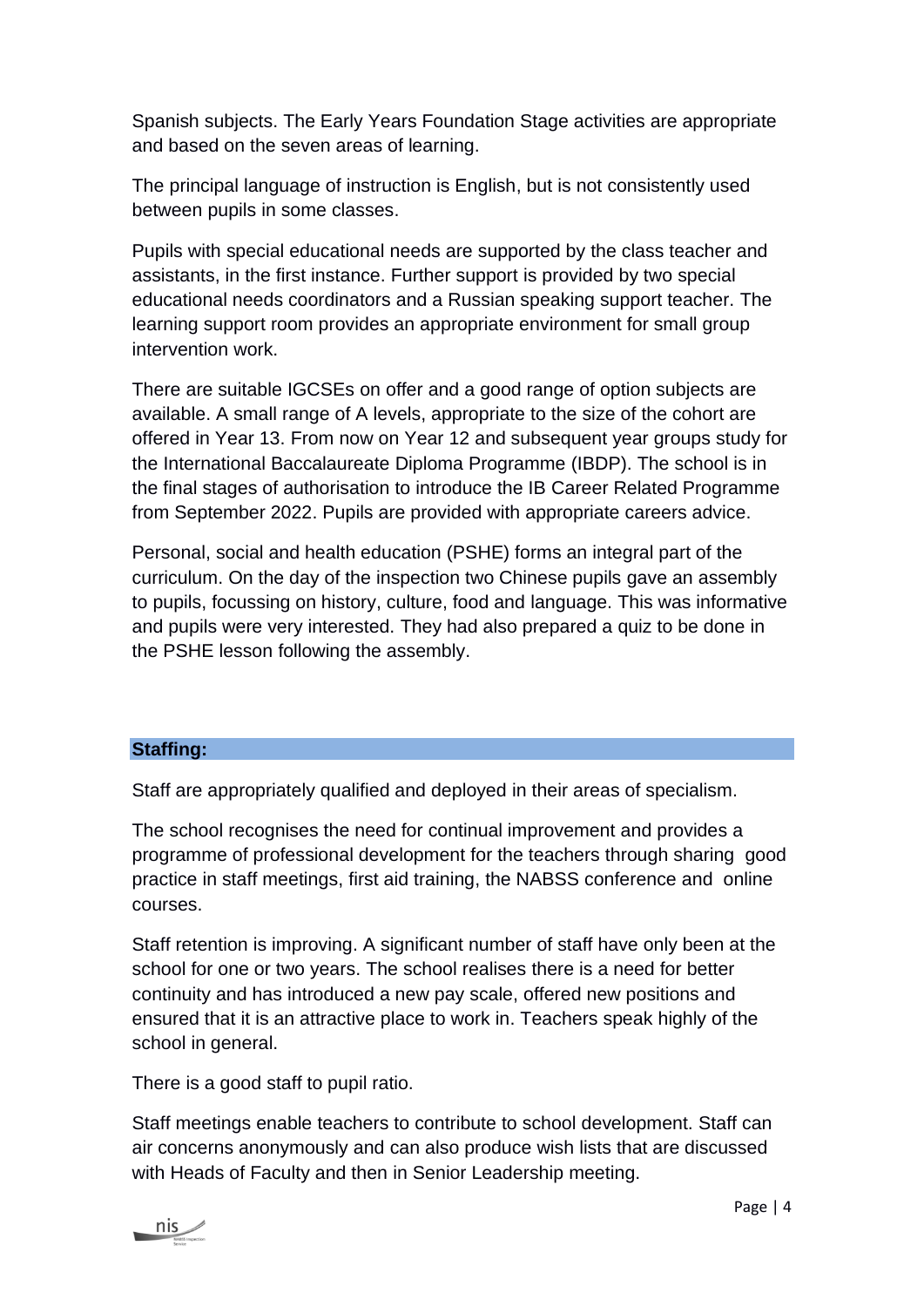#### **Teaching and Learning:**

The quality of teaching is at least satisfactory, in many cases good and in some cases very good.

Where teaching is good, the teachers plan effectively, stimulate, encourage and challenge pupils. They have good subject knowledge and have clear objectives. Pace is good and a variety of activities help to keep pupils on task. There is effective use of questioning and explanations are clear. Pupils are encouraged to participate and to do their best. As a result, the pupils make good progress and are fully engaged in their learning.

However, a few lessons lack pace and challenge. Pupils learn, but sometimes too slowly and not all pupils are fully engaged.

Some work is carefully matched to the pupils' age and ability, but not all is sufficiently challenging, especially for the more able.

Relationships between the teachers and pupils are positive. Behaviour is good and pupils are happy, confident and polite. Teachers are attentive to pupils' needs, and circulate and intervene well in class.

#### **Assessment:**

Achievement is generally quite good, but the head teacher is aiming higher. Although the school is relatively new and does not have much external exam data so far, an upwards progression is evident. Tracking of progress over time is growing and includes standardised data as well as teacher assessment. Older pupils are provided with target grades to aim for.

The quantity and quality of marking are mixed. Consequently, many pupils are unclear about how well they have done and what they need to do to improve. Verbal feedback from teachers in class is encouraging.

Communication between school and home takes place on a regular basis, through open evenings, termly reports, individual parent meetings, social media and newsletters.

#### **Spiritual, Moral, Social and Cultural Development**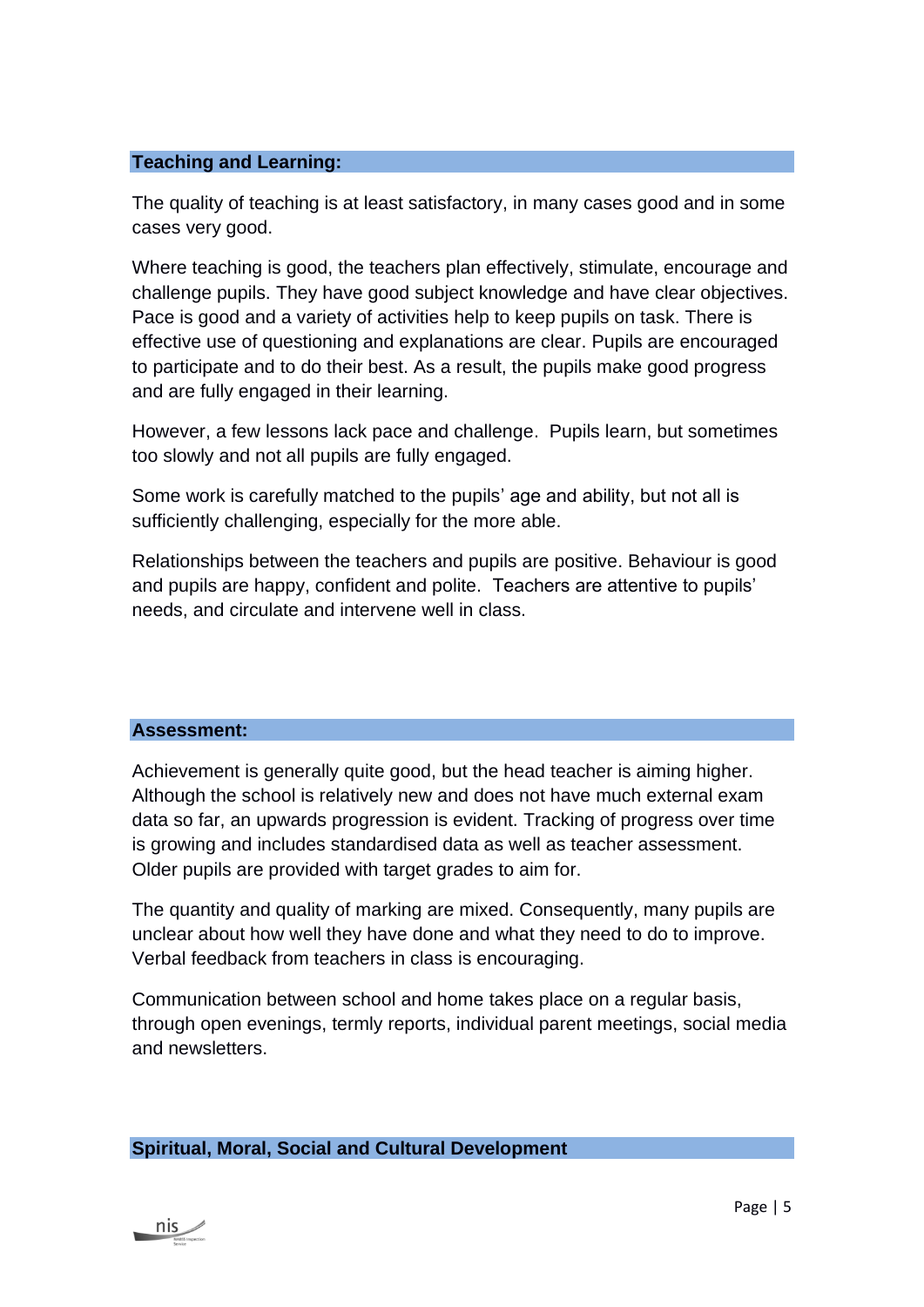The school has a personal, social and health education (PSHE) policy which is used in tutor time and assemblies.

High expectations are set for behaviour and the pupils meet them.

Pupils are encouraged to respect others and to become good global citizens. They are confident and behave responsibly. They show interest in their work. The school's commitment to the environment and sustainability is clearly evident. Pupils have lessons on sustainability and are encouraged to recycle and do beach clean-ups.

The appointment of a Head of well-being and meditation indicates the school's commitment to the well-being of pupils. An independent listener also comes in to listen to pupils and also does work with pupils on peer-to-peer support.

#### **Leadership and Management:**

The school is very well led and managed. While the owner has overall financial control, it is the head teacher who is responsible for making all the educational decisions, which appear optimal for the priorities of the school, and for overseeing the day-to-day running of the school. He has a clear vision for the future of the school and demonstrates drive and determination.

The leadership team has grown since the last full inspection. It is enthusiastic about the school and shares the vision for future continual improvement. They are keen to gain further knowledge and experience to be able to raise standards in some areas and advise others effectively.

The school improvement plan indicates that the school is aware of its current strengths and weaknesses. Areas for improvement are identified and timelines and strategies for improvement are implemented.

A cycle of monitoring and evaluation is in place, including lesson observation and discussion. The sharing of good practice in staff meetings and further professional development aim to improve teaching and learning across the school.

#### **Response to the previous inspection reports:**

Secondary accommodation has been completed.

More secondary specialists have been recruited as the school has expanded.

The size of the management team has been increased.